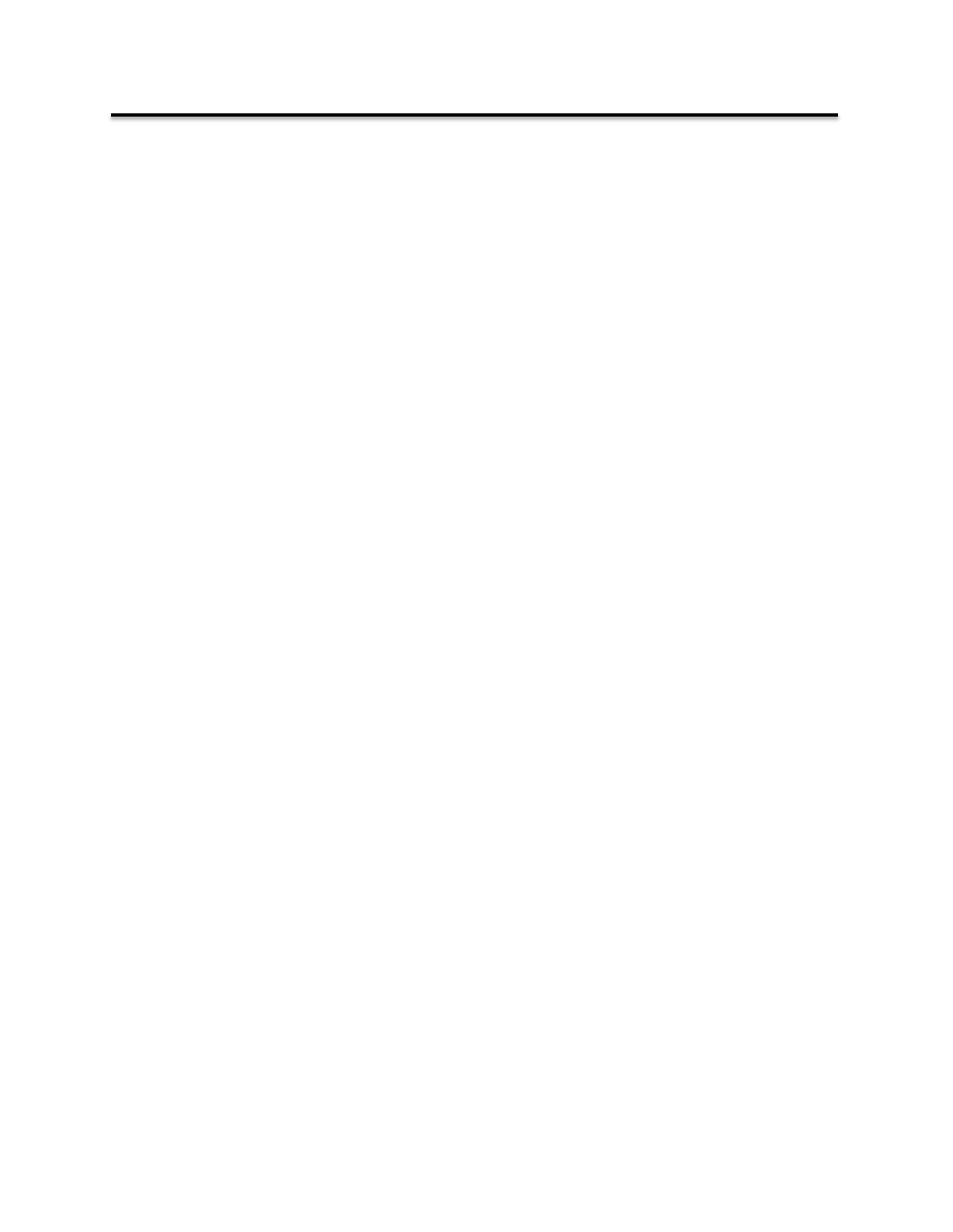# **Table of Contents**

| <b>Information</b><br>General Information | <b>Section</b><br>1.0 |
|-------------------------------------------|-----------------------|
| Scope of Services                         | 2.0                   |
| Staff Services & Progress Reporting       | 3.0                   |
| Proposal Content & Submission Information | 4.0                   |
| Selection of Consultant                   | 5.0                   |
| Timeline of Selection Process & Project   |                       |
| Terms and Conditions                      | 7.0                   |
| Attachment A - RFP Acknowledgement Form   | 8.0                   |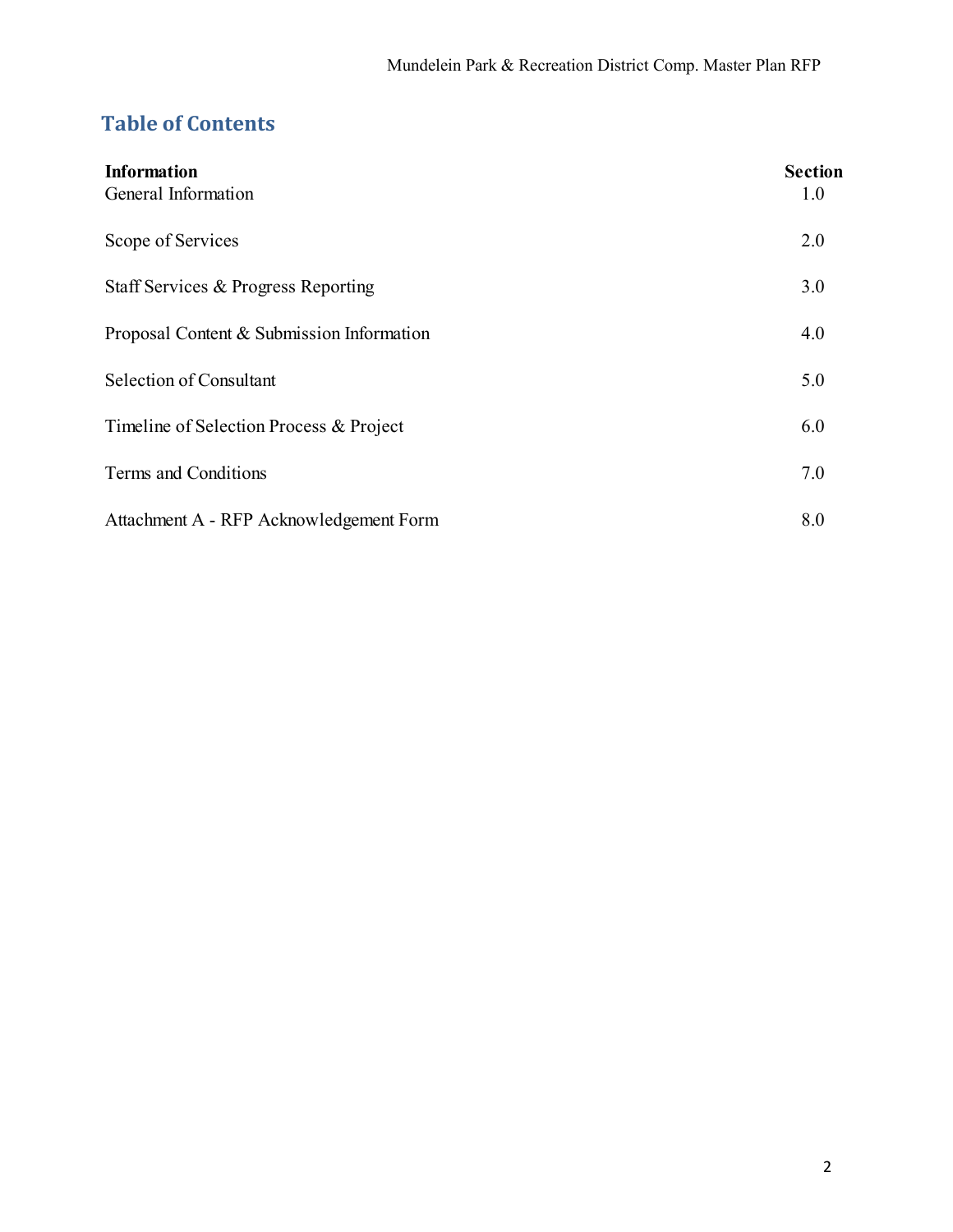# 1.0 General Information

## **1.1 Introduction**

The Mundelein Park & Recreation District (hereafter referred to as "District") is requesting proposals (hereafter referred to as "RFP(s)") from qualified, consulting firms (hereafter referred to as "Firm(s)") to provide professional services to the District to develop a Comprehensive Master Plan (hereafter referred to as "Plan") resulting in a Strategic Plan. The selected firm will have proven innovative approaches, experience and knowledge in park, facility and recreation planning, project management and ability to effectively blend sections, plans, documents, and concepts together, produce a concise and easily understandable plan, transfer, if available, real-time charts and spreadsheets to the District and work closely with District staff and Board in preparing the Plan.

The Plan will drive five-year planning, direct decision-making, and resources toward a clearly defined vision within five years and potentially its future, including development and maintenance of the parks, facilities, programs, open space, and recreation system, programming, facility operations and impacts on organizational structure and finances. The Plan will be a springboard to finish a five-year Strategic Plan. The District has outlined five business strategies to "Keep Advancing the District in Leadership, Community and Industry" through five core areas: Innovation, Planning, Internal Operations and Processes, Training, and Communication.

The Firm will analyze community needs, priorities, opportunities, using existing District Plans and documents while utilizing firm's own ideas and approaches to create a phased plan.

The Firm will create a **final Comprehensive Master Plan document** that connects multiple sections/chapters including but not limited, executive summary, sub-sections, appendixes, summary of the planning process, data collected, the analysis of forecasted needs, years of completion within five years and implementation strategies for review and approval by the District Board following presentation. The Executive Summary should provide a clear direction over the next five years.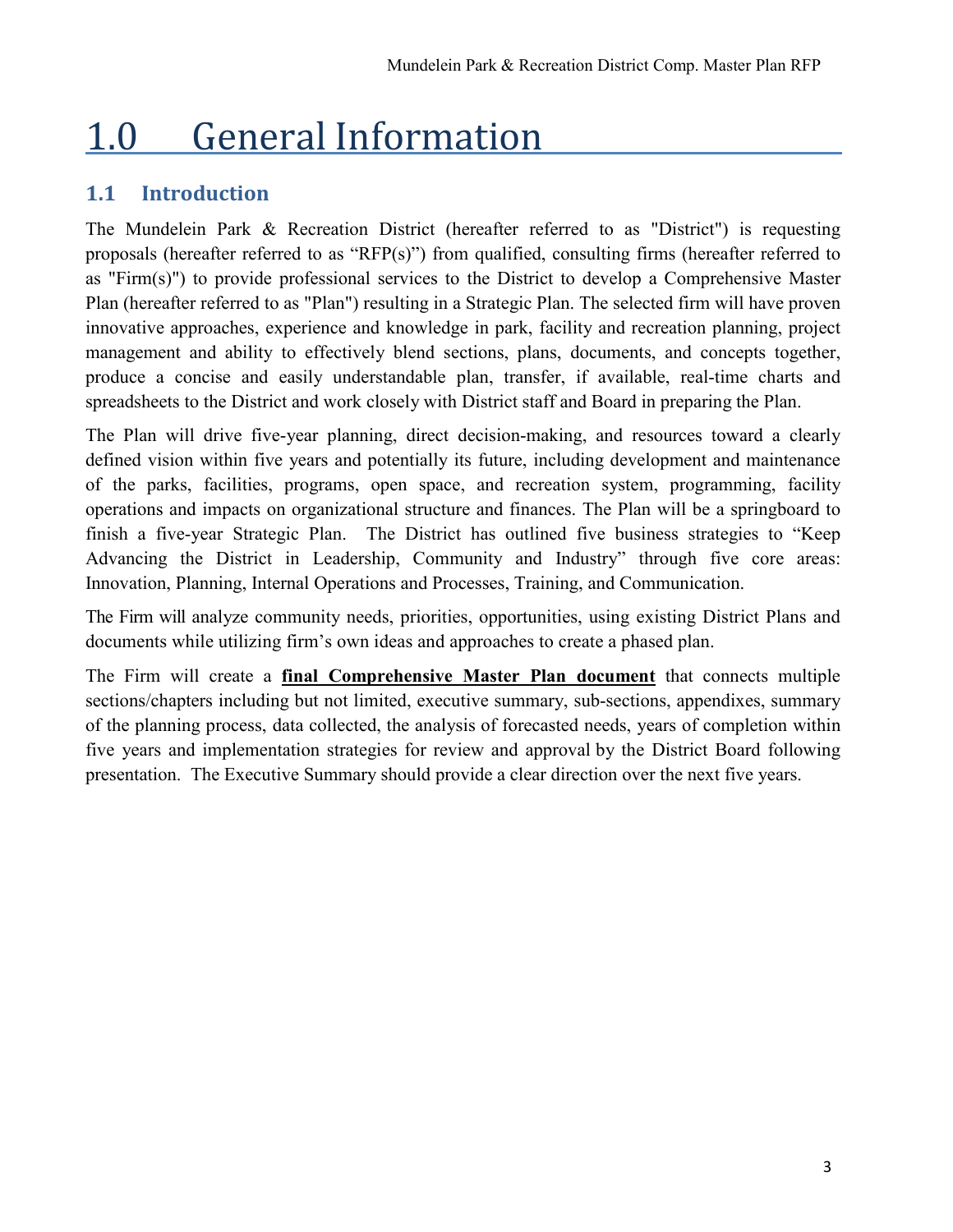#### Mundelein Park & Recreation District Comp. Master Plan RFP

#### **1.2 Description of Mundelein Park & Recreation District**

The District was established in 1954. It has grown from a mere 14 acres of land to over 34 sites that encompass 785 acres serving a population of 37,000 residents over 10 square miles. Year-round recreation, park and facility opportunities are available to the public through our many facilities. The District, is located approximately 45 miles northwest of the City of Chicago in Lake County. Mundelein has a land area of 12 square miles. Mundelein is a diverse community that values recreation and community.

Policy making and legislative authority are vested in the District Board, which consists of five board members. The Board is responsible, among other things, for passing ordinances, adopting the budget, appointing committees and hiring the District Executive Director and District Attorney. The Executive Director is responsible for carrying out the policies and ordinances of the Board, for overseeing the day-to-day operations of the District, and for hiring the District's department heads.

The District is staffed by 445+ employees which includes 40 full-time employees. The District also partners with local school districts, library, churches, and private businesses to assist with recreational opportunities.

In 2019, the District created the following vision, mission and values:

Our Vision: To be the leader for environmental preservation, recreation activities and unique facilities for those we serve

Our Mission: Mundelein Park & Recreation District is committed to connecting the community with quality recreation through diverse programs, facilities and open space.

Our Values:

*Excellence:* Offering our customers an excellent product and an excellent customer experience

*Fun:* The Park District atmosphere for staff and customers will be fun and enjoyable

*Honesty:* Always striving to be straightforward and fair

*Inclusive:* Including all regardless of ability of culture

*Integrity:* Earning trust every day

*Invested:* Committed to improving our community

*Respectful:* Treating everyone we encounter with respect

*Responsible:* Standing by our commitment to the community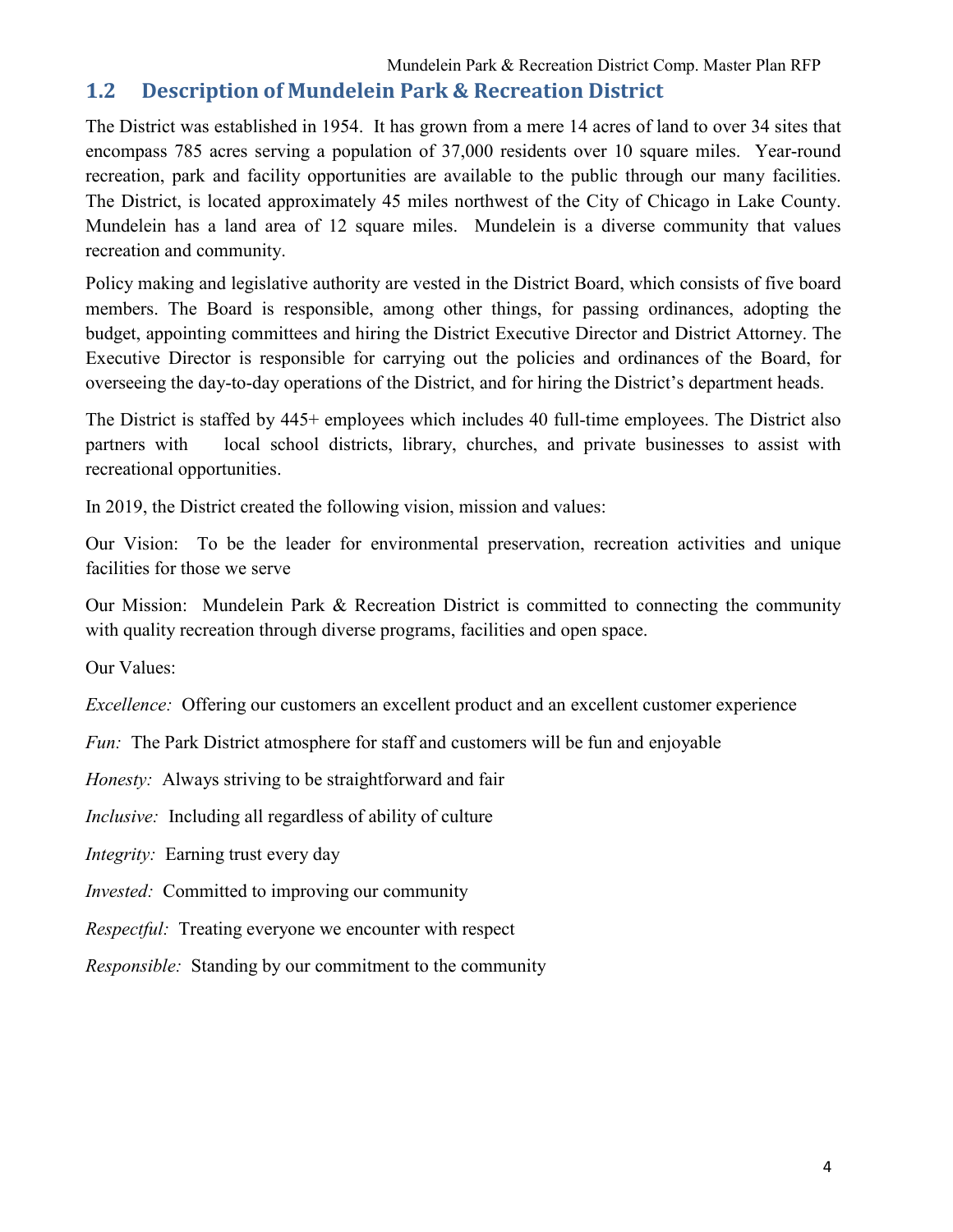Mundelein Park & Recreation District Comp. Master Plan RFP

The park district's facilities include a Community Center equipped with an indoor pool, gymnasium, multi-purpose room, Big & Little Child Development Center; a state license child care center for ages 2-6 years old. Also, a full-service Health and Fitness Center is within the Community Center. It offers fitness classes, weight and cardio vascular machines, free weights, an indoor track and child care. The District has entered into a partnership with Rush Physical Therapy whom occupies space in the Community Center.

The Spray Park and our family aquatic center, Barefoot Bay, are located adjacent to the Community Center in Keith Mione Community Park. Our other aquatic facility, Diamond Lake Beach, is located on the 149-acre Diamond Lake. The Diamond Lake Recreation Center is home to a sandy beach, boating, fishing, playground and concession. A public boat launch is available on Diamond Lake. Additionally, preschool classes are held at the Recreation Center, September through May.

Steeple Chase Golf Club is an award winning 18-hole championship golf course designed by Ken Killian set amongst natural hills, lakes, woods and wetlands. Its's scenic beauty, outstanding course conditions and challenging greens have earned Steeple Chase a 5-Star rating by "Chicagoland Golf" magazine. Steeple Chase's staff or PGA professionals offer tournaments, golf lessons for all ages in addition to a Junior Golf Program, family golf and 9-hole play. Located in the Steeple Chase Golf Club is the Grill Room, a full-service restaurant and bar, banquet room and an outstanding Pro Shop stocked with top quality merchandise.

Senior residents enjoy the recreational activities offered at the Regent Center. Exercise classes, medical care and information, day trips in addition to weekly bingo, card games, breakfast and dinner clubs plus so much more are offered.

Kracklauer Park Dance Studio offers dance classes for all ages. Tap, ballet, hip hop classes are just a few favorites that the community enjoys.

The District also boasts that it has it very own museum, Mundelein Heritage Museum. The museum chronicles the history of Mundelein from a small rural town to the economically efficient village of today.

Recreational activities available at various parks include tennis, basketball, disc golf, sand volleyball, shuffleboard, bocce ball, skate park, softball/baseball, horseshoe pits and numerous walking trails are available in our parks. Additionally, many parks offer picnic areas, shelters, fishing ponds, and playgrounds. One skating rink and our sled hill at Community Park are popular recreational spots in the winter months. The recreational activities we offer bring meaning, purpose, and pleasure to our community residents.

The District embarked on new branding and logo in April, 2019 and designed a new website in 2021.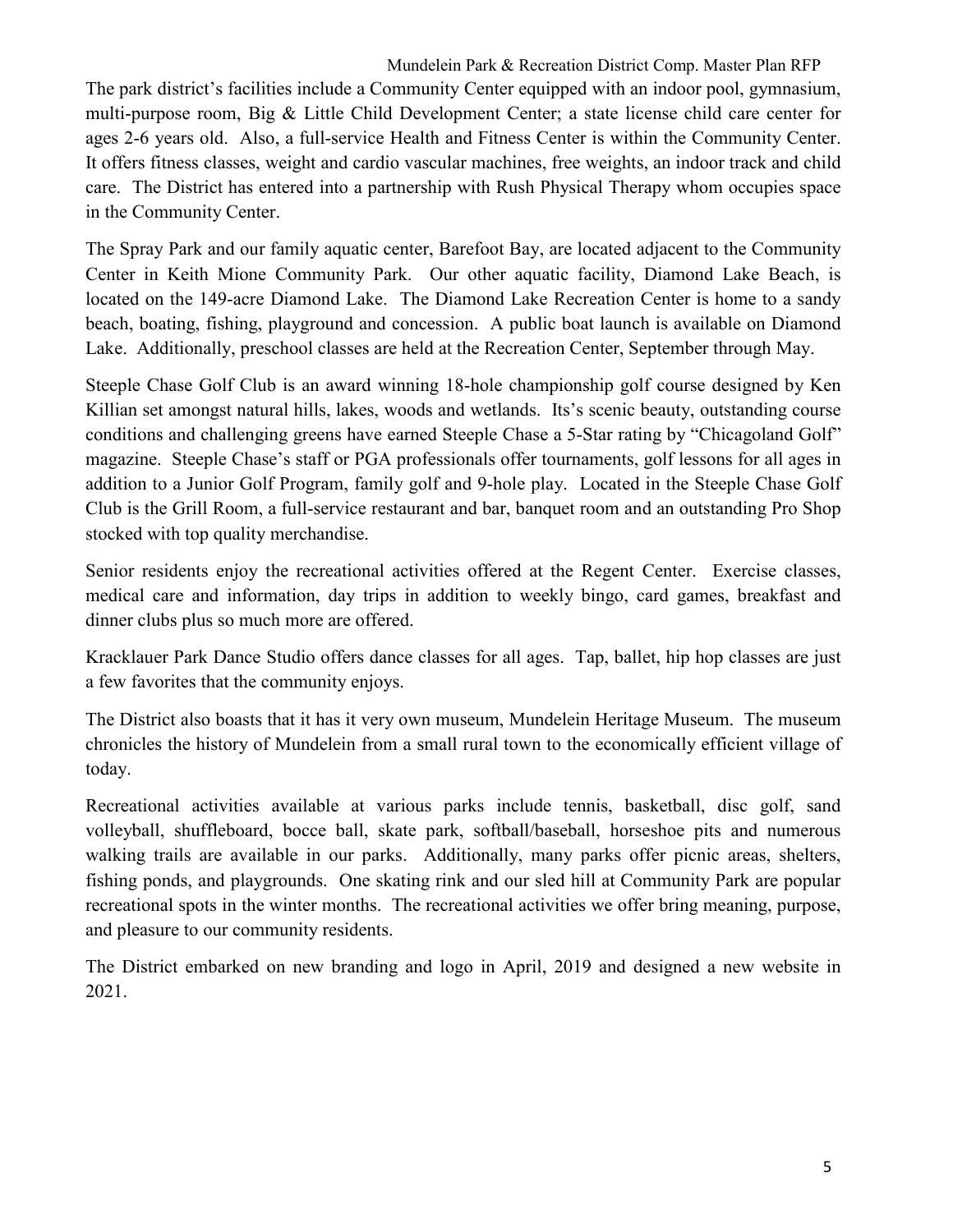# **1.3 Background**

The District utilizes planning to define a consistent vision and strategic priorities and keeps advancing the District in five-year increments due to trends and events occurring more frequently which impacts the industry. These impacts force the organization to imagine while executing the desired future of its services, recognizing the realities of the external operating environment and developing an action plan to make the desired outcomes a reality.

By providing the variety of parks, facilities and programs to the Mundelein community, the District's overall philosophy is to project revenues and expenses conservatively, use sound financial planning to achieve the strategic priorities, utilize existing reserves to maintain assets, take steps and allocate resources to address competition, attract and retain customers and staff, and provide a balanced level of services and programs expected within a diverse community. This will allow the District to meet needs and make residents feel welcomed and valued, keep advancing parks, programs and facilities, and maintain a healthy financial condition.

Furthermore, staff recognizes that to ensure long-term financial sustainability, the District must consider evaluating programs/facilities with declining participation, and those that do not or cannot consistently reach established revenue benchmarks, while putting resources into areas with potential and/or current growth. The District has had the fiscal agility to use operational funding and/or reserves to address some capital maintenance needs, maximize and grow revenue, hire innovative staff, and undertake key strategic initiatives for long-term success. Although, a major challenge has been a growing community without the internal organizational structure and various plans/assessments aligning with the growth. The District tends to be reactive than proactive.

To continue managing a growing community, fast paced environment and maintaining its aging infrastructure and offer the programs, services and new facilities and amenities the community desires, the District Board and staff must continue to make measured decisions, balance future community needs against the District's sound fiscal condition, implement cost recovery models, compliment diverse community and determine realistic and financially feasible future priorities during the next comprehensive planning process. The key factors with the District's planning processes include the following:

- $\triangleright$  Analyze needs assessment results and identify the gaps to be addressed to meet those needs and interests;
- $\triangleright$  Engage stakeholders in the planning process to build consensus and support for the effective development and implementation of plans;
- $\triangleright$  Understand the community, district's culture and organizational structure and provide recommendations how the structure can execute a plan;
- $\triangleright$  Assess the future vision of the organization and determine the strategic priorities to achieve that vision;
- $\triangleright$  Foster an awareness of the organization's presence and impact on the community;
- Develop a "living and real-time document," which reflects the outcomes of the process and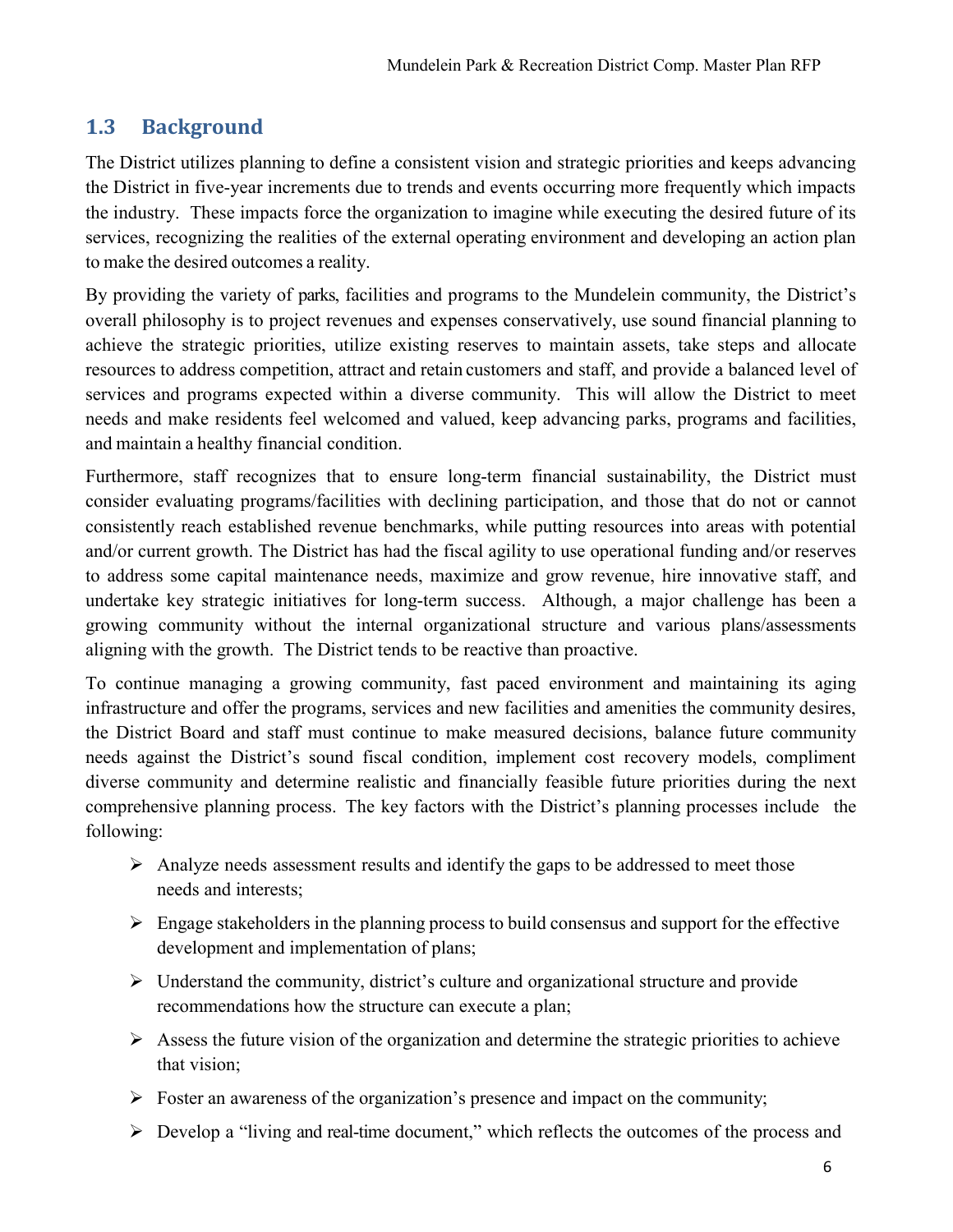Mundelein Park & Recreation District Comp. Master Plan RFP provides clear direction on actions to be taken to address strategy and provides a foundation for the development of all other planning and operating documents (e.g., budget, capital, community survey, facility, and marketing plans); and

- $\triangleright$  Ensure the most effective use of the organization's resources by focusing decision making and spending on strategic priorities.
- $\triangleright$  Offer diverse programs and facilities allowing for balance and equity throughout the community.

#### **1.4 RFP Coordinator**

Upon release of this RFP, all communications concerning this proposal request should be directed to the RFP Coordinator listed below. Unauthorized contact regarding this RFP may result in disqualification. Any oral communications will be considered unofficial and non-binding to the District. The respondent should rely only on written statements issued by the RFP Coordinator.

Ron Salski Executive Director 1401 N. Midlothian Road Mundelein, IL 60060 Telephone: 847-388-5460 Email: [rsalski@mundeleinparks.org](mailto:rsalski@mundeleinparks.org)

## **1.5 Questions Regarding the RFP**

Requests for clarification or additional information must be made in writing to the RFP Coordinator prior to the date specified in the RFP Schedule. Written responses to all requests will be furnished to all potential proposers as determined by the District's receipt of a completed RFP Acknowledgement Form [\(Attachment A\)](#page-20-0). The RFP Coordinator will be unable to respond to requests for additional information or clarification received after 5:00 p.m. CST, August 27, 2021.

#### **1.6 RFP Amendments**

In the event of a material modification, all potential proposers will be notified of an amendment to the RFP as determined by the District's receipt of a completed RFP Acknowledgment Form [\(Attachment A\)](#page-20-0). If deemed necessary by the District, proposers will be given an opportunity to modify their proposal in the specific areas that are affected by the modification.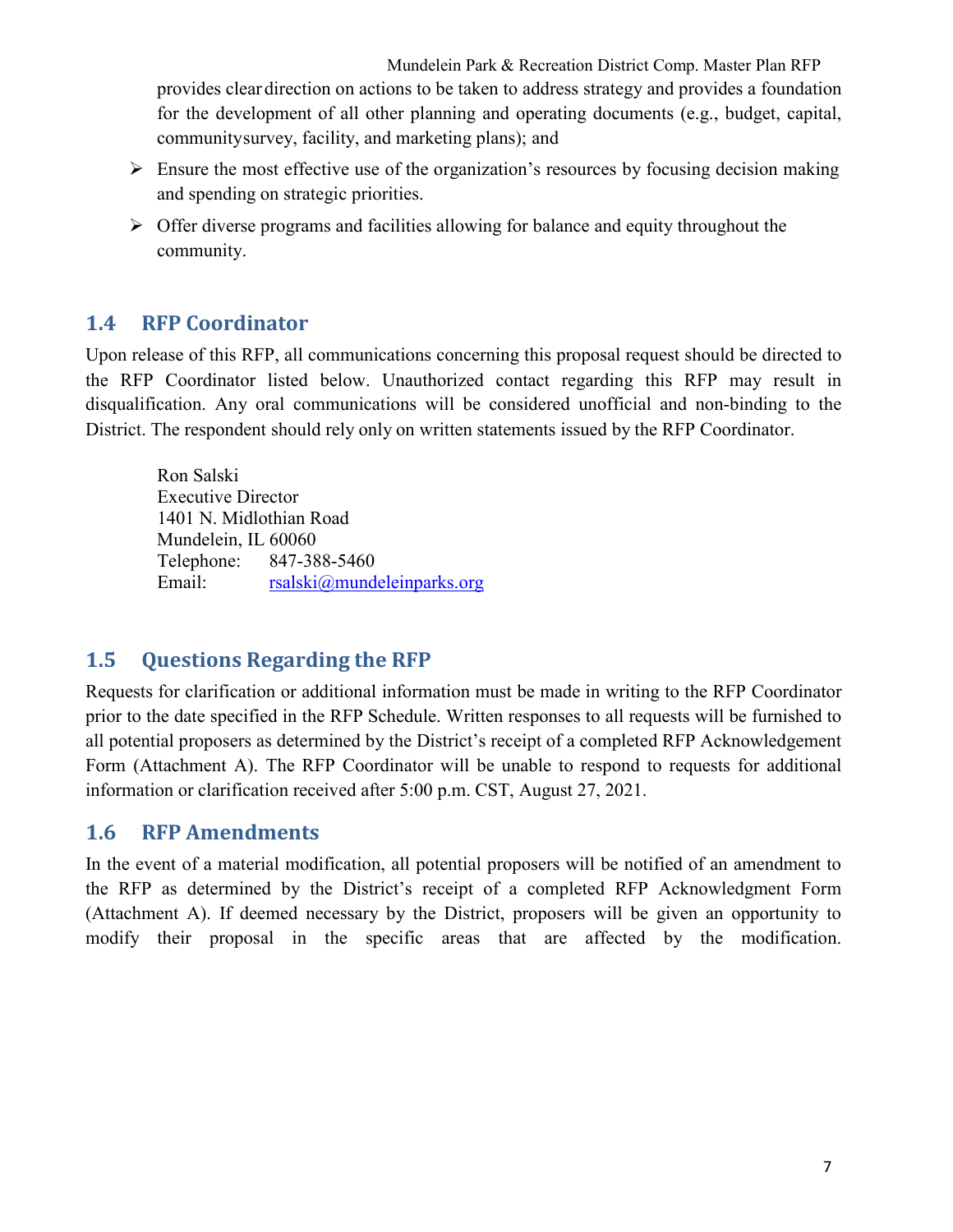# 2.0 Scope of Services

The specific work to be undertaken by the successful firm for the comprehensive master plan process is described in this Section, and respondents should include in their proposals how they will assist the District with completing this work as well as any new ideas that may have not been included in the Scope of Services. The work described in this Section is considered to be the minimum required to complete this process. In their submittals, firms should propose additions or edits to this scope that lend to the best process. The Executive Director will be evaluating which firm can most effectively blend multiple documents, spreadsheets, ideas and plan into one Comprehensive Master Plan and provide expertise, knowledge and ideas to create a realistic plan. Please consider, the District is not looking for Architects to develop conceptual design plans and/or individual park site planning.

Following the firm's selection process, a meeting will be held with the successful firm to negotiate the final scope of work and a contract for services. Therefore, the District reserves the right to make revisions to the final scope of work.

# **2.1 Project Kick-off**

The first step in the project will be to hold an onsite meeting with District staff to establish objectives for the project, including confirming roles and responsibilities and finalizing the project methodology, scope of services, timeline and format and content of deliverables.

### **2.2 Review Existing Needs Assessment**

A key component in creating the Plan will analyze the needs assessment data completed by Center for Governmental Studies - Northern Illinois University.

## **2.3 Collect & Analyze Data**

- [Review past comprehensive plans and related documents such as, but not limited to,](https://www.algonquin.org/egov/documents/1556641689_30176.pdf)  [2020 Comprehensive Annual Financial Report, 2018-19 Master Plan, Organizational](https://www.algonquin.org/egov/documents/1556641689_30176.pdf)  [Structure, Policy Manuals, Technology Assessments, Replacement Schedules, Business](https://www.algonquin.org/egov/documents/1556641689_30176.pdf)  [Strategies;](https://www.algonquin.org/egov/documents/1556641689_30176.pdf)
- Analyze the data from the Center for Governmental Studies Northern Illinois University;
- Utilize and/or compile data on participation, operations, technology, programming, programming space and land use trends and acquisition opportunities;
- Utilize and/or compile and/or use existing inventory documents of indoor and outdoor facilities, including capacity of each amenity found within the park system as well as its functionality, accessibility, condition and convenience, etc.;
- Review available funding and financing strategies that are options for funding future improvements; and
- Revise usable and workable definitions and recommendations for designated park and openspace with acreages and parameters defined as appropriate.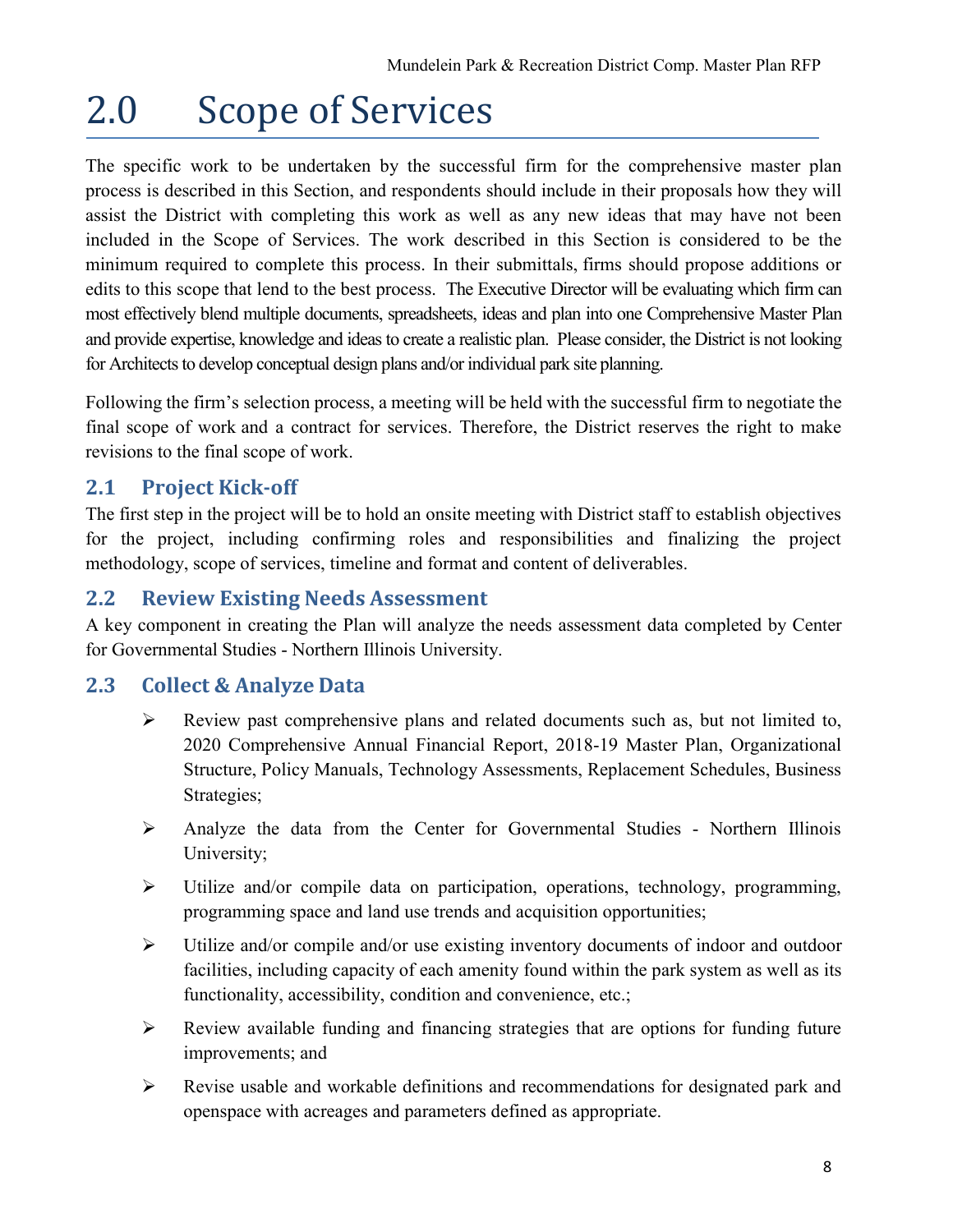### **2.4 Hold Stakeholder Meetings**

The planning process must result in a shared, clearly defined vision for the District driven by input from the community and stakeholders. Pubic involvement is extremely important to the District and adds value to the decision-making processes. The successful firm will propose a stakeholder outreach strategy that describes how the community, staff and Board will be provided opportunities to participate in the development of the Plan. In their submittals, firms should at a minimum provide the following:

- $\triangleright$  Define the stakeholders (District has a recommended list of 6-8 groups);
- $\triangleright$  Ensure the residents, user groups and other stakeholders are provided an opportunity to participate in the development of the Plan;
- $\triangleright$  Act as professional facilitators to gather specific information about services, use, preferences, and any agency strengths, weaknesses, opportunities and threats;
- $\triangleright$  Provide written records and summaries of the results of all stakeholder and communication strategies;
- $\triangleright$  Throughout the entire process, help to build consensus and agreement of the plan and if consensus is not possible, provide information for informed decision making for the staff and District Board.

### **2.5 Deliverables**

The District has various documents that are completed, in progress and/or will be completed prior to January 1, 2022 but the Firm expected to review, update existing documents and/or create an easier spreadsheet to identify and blend the priorities. Existing documents include Site Plans for Facilities and Parks, Capital Maintenance Asset Inventory, Lifespan and Condition, Capital Development Concepts and Priorities over the next five to seven years, Five-Year Financial Forecast Plan, Human Capital and Resources Management Plan, ADA Transition Plan, Technology Inventory & Assessment, Parking Lot and Path Assessments, Park and Facility Classifications, Park Inventory and Map, Land Acquisition Opportunities, Community Development and Impact Fees, Data and Statistical Reports, and Natural Areas/Pond Priorities and Plan. Once again, the District is firm is expected to review and update the existing documents as stated above.

The District needs the following deliverables:

- Program and Facility Operations and Maintenance Plan
- Cost of Service (Fees and Charges)

Firm is expected to provide options of additional sections that may compliment and/or be added to Comprehensive Master Plan allowing for better decision making with strategies, goals and recommendations.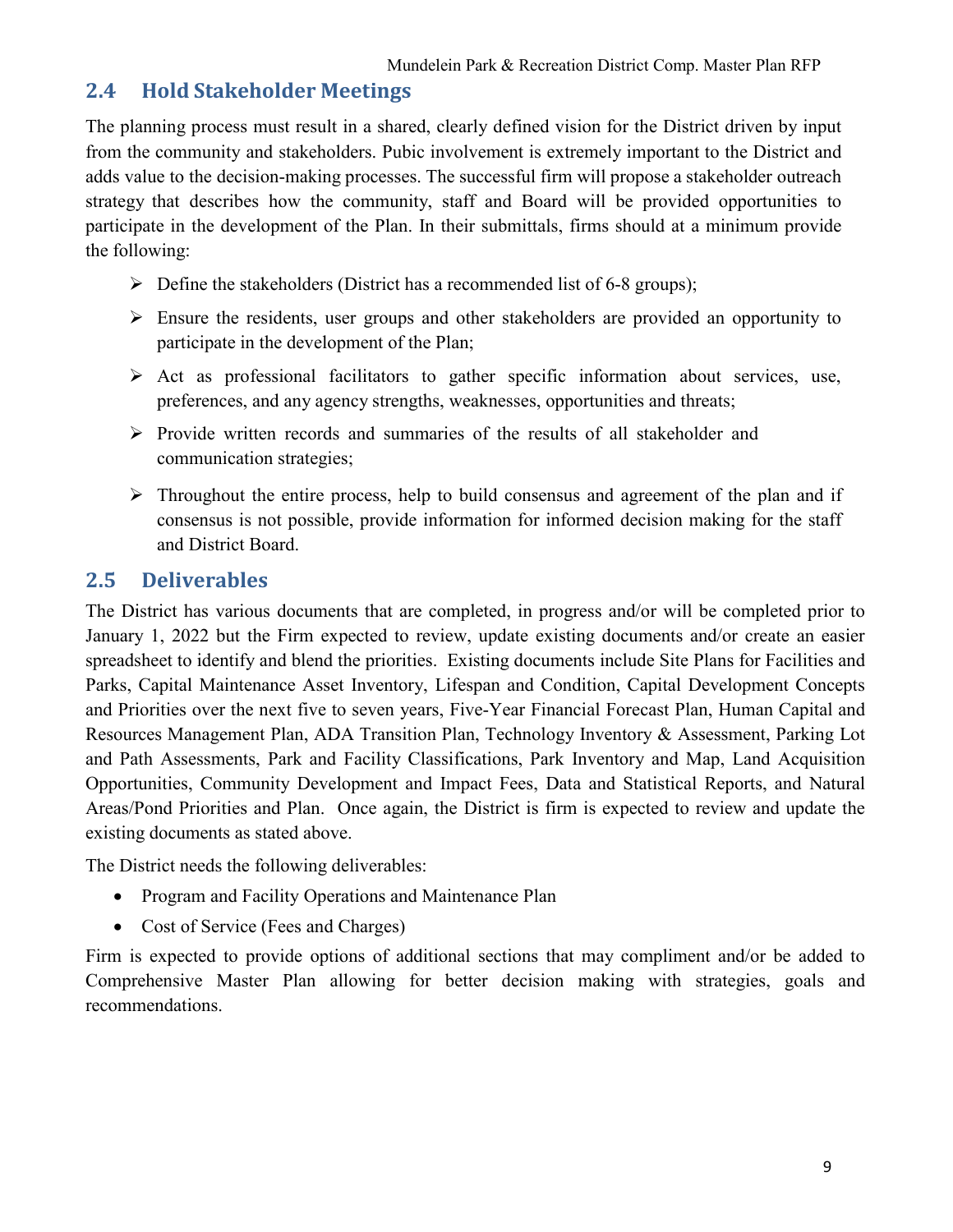### **2.6 Analysis of Forecasted Needs to Determine District's Strategic Direction**

The Firm will review needs assessment outcomes with District staff and facilitate a review of the District's strategic direction to identify and affirm the vision. This step of the planning process is vital for clarifying the District's organizational direction for action planning, decision making, and resource allocation. To determine the District's strategic direction, the Firm will assist the District with accomplishing the following:

- $\triangleright$  Review the District's purpose, aspiration, and organizational values;
- $\triangleright$  Conduct a situational analysis and environmental scan utilizing the needs assessment data to determine gaps in what is being provided versus the needs and interests identified; and
- $\triangleright$  Develop a list of critical issues and opportunities based on the results of the situational analysis and environmental scan.

## **2.7 Develop Recommendations, Priorities & Implementation Strategies**

To ensure that the Plan is implementable upon its adoption by the District Board, it must include realistic, feasible, and clearly-defined planning scenarios. Based on new ideas, existing planning information and the District's strategic direction, the firm will be expected to develop the following:

- $\triangleright$  Prioritized recommendations to meet current and future needs through, but not limited to, land acquisition, construction or development of indoor and outdoor facilities, development of additional recreational amenities, park maintenance, etc.;
- $\triangleright$  Review existing staff recommendations for addressing operations, staffing, maintenance, technology, programming, services, and funding need to support implementation of this Plan; and
- $\triangleright$  Evaluation of the feasibility, cost-effectiveness/return on investment of suggested strategies and recommendations.
- $\triangleright$  Establish the following priorities: Facilities (Aquatics, Health and Fitness, Golf Club, Big & Little Child Development), Museum, Finance/HR, Information & Technology, Marketing and Communication, Community Relations, Sponsorships and Grants, Recreation Programs, Parks/Trails/Natural Areas/Ponds, Capital Maintenance and Capital Development.

#### **2.8 Create Action Plan – Strategic Plan**

The firm must develop a real-time action strategic plan which includes goals, objectives, strategies, ideas, priorities, budget support, and funding mechanisms for five years. The Action Plan must be a matrix with narrative while being easily readable and concise. It must be phased with priorities including various sections to advance the district and importantly, it must consider community growth and organizational structure. It is important to build the Strategic Plan upon "Keep Advancing the District in Leadership, Community and Industry" through five core areas: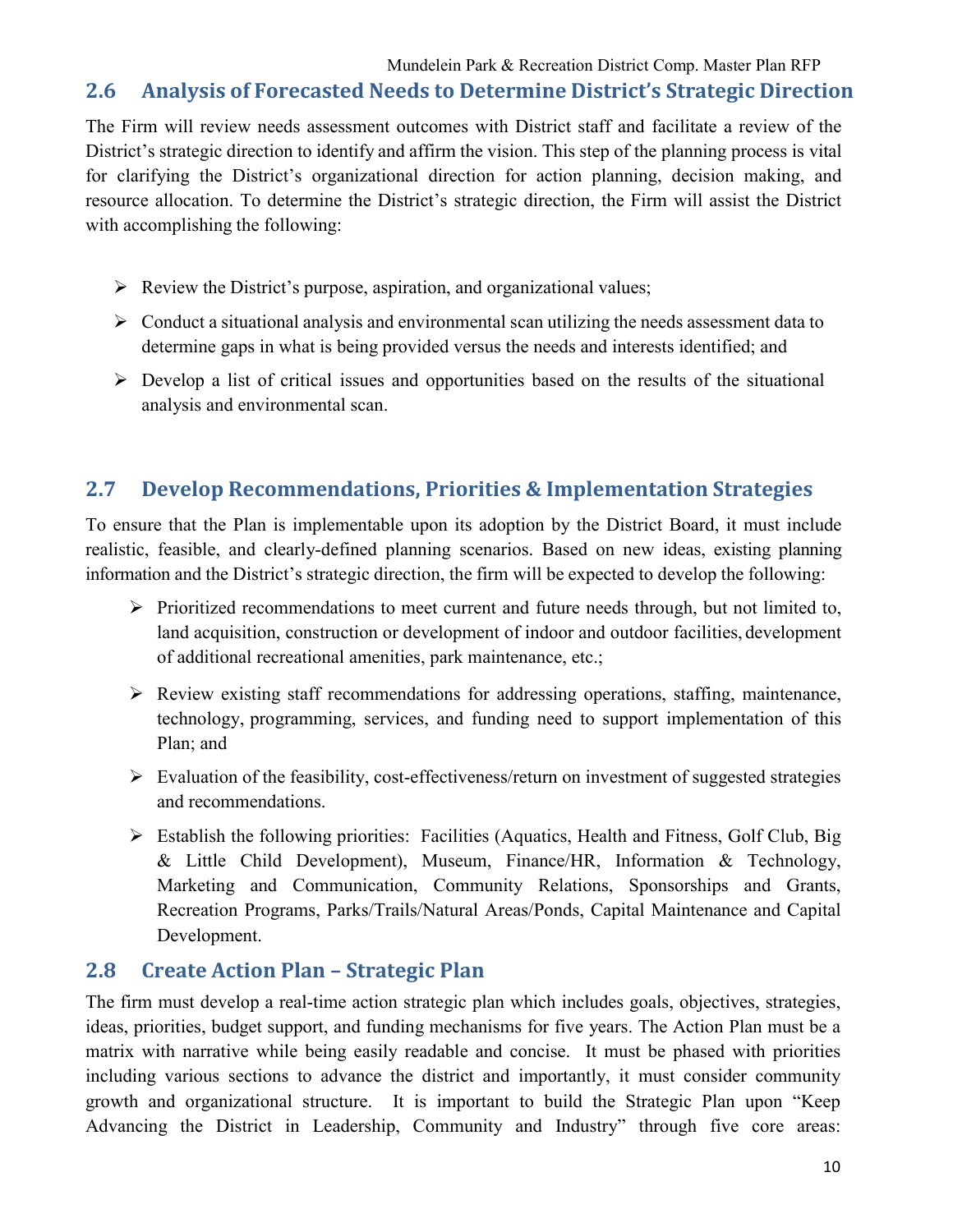Mundelein Park & Recreation District Comp. Master Plan RFP Innovation, Planning, Internal Operations and Processes, Training, and Communication.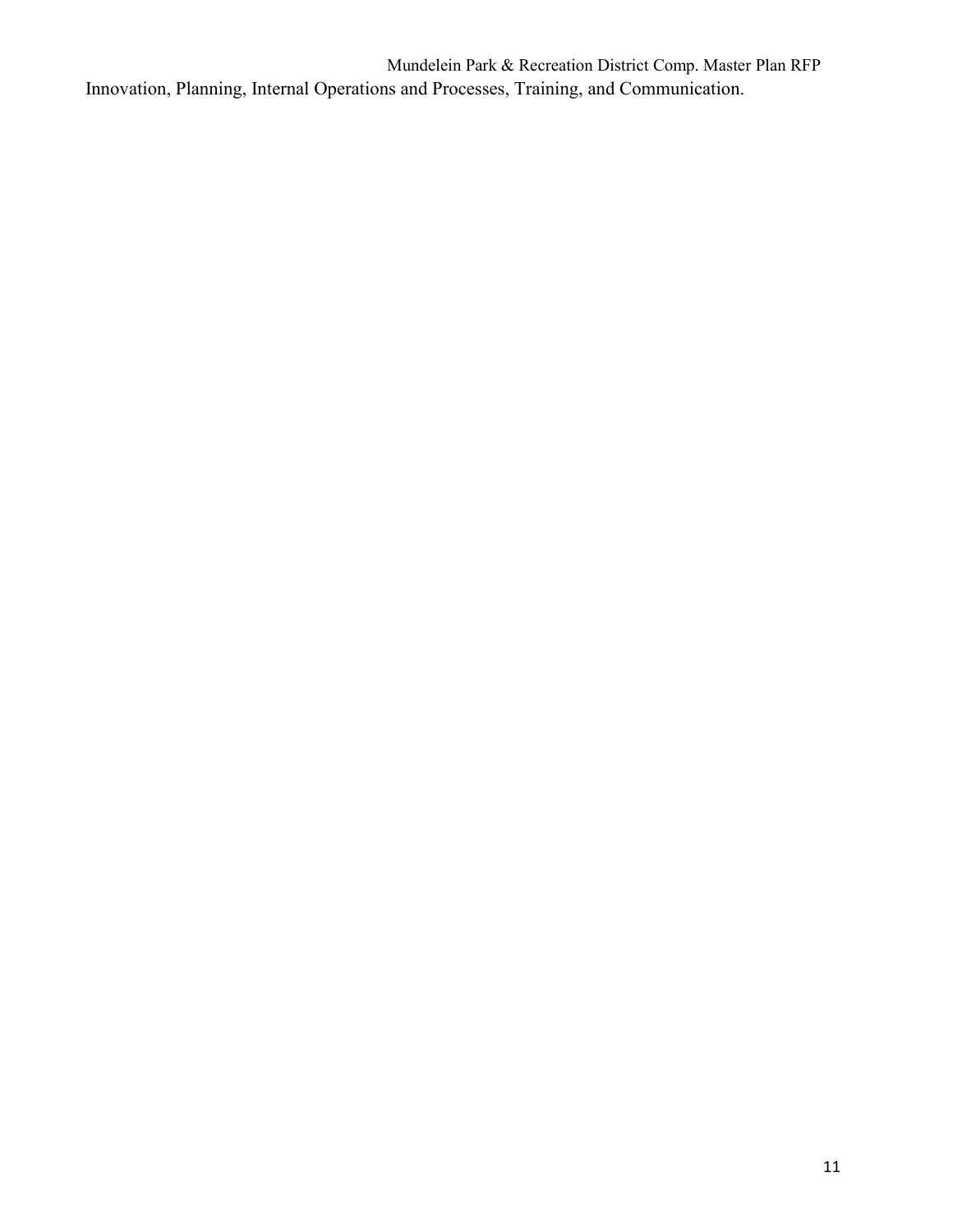# **2.9 Final Report & Presentation**

The selected Firm shall submit a draft and final report which summarizes the findings, priorities, conclusions and include a clear demonstration that the firm has fulfilled all of the elements contained in the agreed upon scope of work. The Plan must include key sections/chapters to establish a realistic and manageable "road map" for the District over the next five years.

The Firm will make two (2) on-site presentations to report and summarize findings to the District Board and staff. The reports must be in an easy-to-understand format with charts, graphs, maps and other data as needed to support the plan and its presentation to the appropriate audiences. The final report must be submitted as follows:

- $\triangleright$  A color version of the draft Master Plan document consisting of one (1) printed and bound color copy and an electronic copy in an Adobe Portable Document Format (PDF).
- $\triangleright$  A color version of the final Master Plan document consisting of fifteen (15) printed and bound color copies, one (1) printed and unbound copy and an electronic copy in an Adobe Portable Document Format (PDF).

# 3.0 Staff Services & Progress Reporting

# **3.1 Services Provided by Staff**

The District will assist the Firm in managing the operational aspects of the project and coordinating work with the relevant parties. The District will provide overall support for project tasks and assign Department Heads to serve as the lead liaison for specific aspects and/or sections of the project. The Executive Director will provide all existing documentation (as requested by the consultant during final scope review) and compile contact information for staff and local organizations. District staff will also schedule, coordinate the availability of staff based on their work schedules and make all necessary arrangements for meetings and interviews conducted by the consultant during the course of this project.

The Firm and Executive Director will hold progress meetings in person or over the phone as often as necessary, but in no case less than once per month until a final plan is approved by the District Board. The Executive Director shall schedule the progress meetings, as necessary, at key times during the development of the Plan. The Firm shall provide the Executive Director with at least one (1) copy of all completed or partially completed reports, studies, forecasts, maps or plan as deemed necessary by the Executive Director.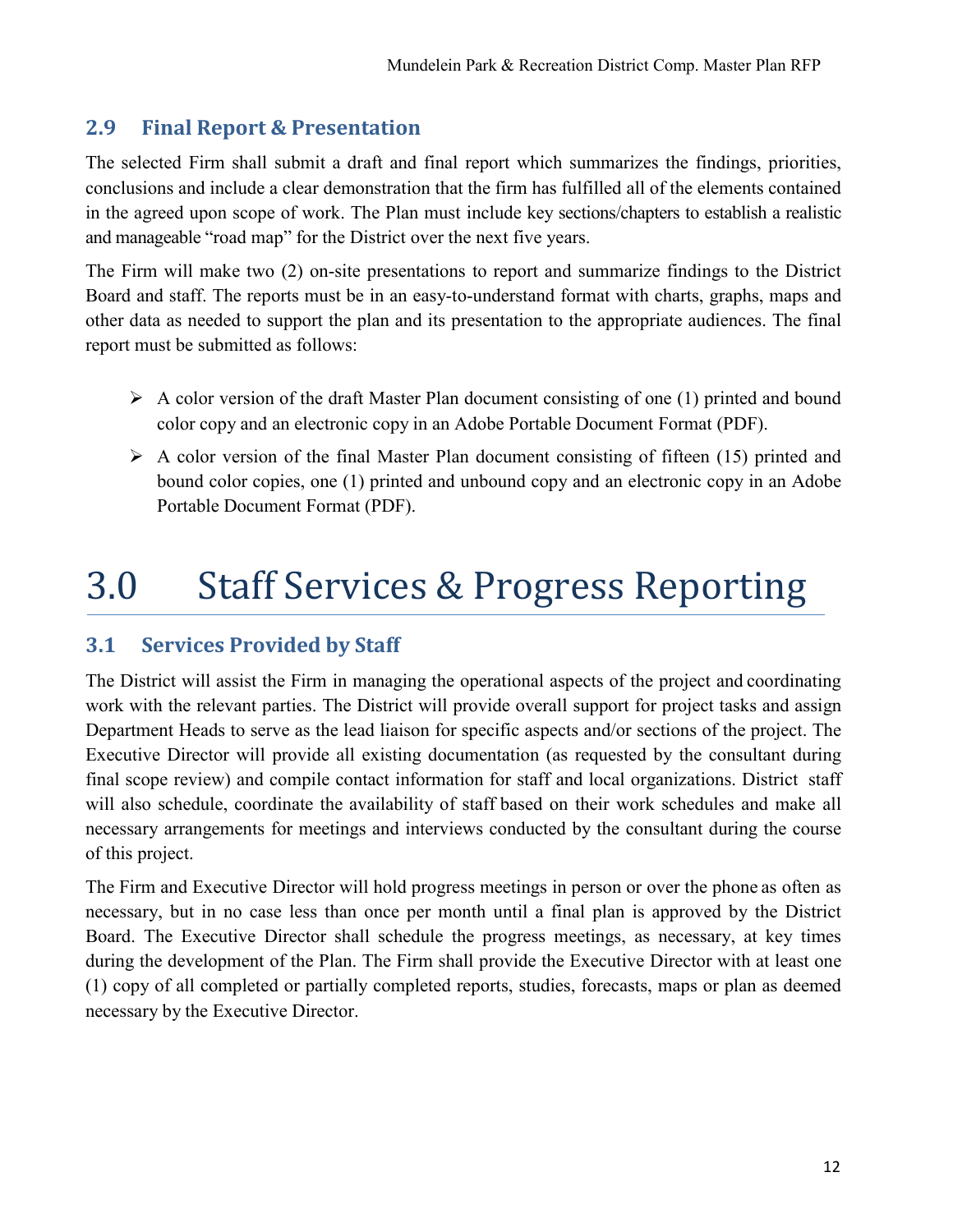# 4.0 Proposal Content & Submission Inform.

# **4.1 Submitting Proposal, Proposal Components & Evaluation Criteria**

All respondents to the RFP must include the items provided in the following list. All the listed items should be addressed completely and should follow, as closely as possible, the order and format in which it is listed below. These categories and criteria will be major considerations in the evaluation and determination of the most qualified, innovative and capable Firm(s). The sequence of the listing is not intended to reflect the relative weight of each category.

- 1. Letter of transmittal
	- a. Statement indicating an understanding of the work to be performed and interest in performing the scope of work;
	- b. Discuss consultants' availability over the next 6-12 months; and
	- c. Identify one (1) key contact person for communicating with the District on the proposal and all project-related matters.
- 2. Qualifications/Project Portfolio
	- a. Areas of specialization;
	- b. Practice philosophy;
	- c. Years in the business and history of Firm; and
	- d. Examples of three (3) to five (5) projects the Firm took a lead role in the preparation of a Comprehensive Master Plan. The projects should be comparable in complexity, size, scope, and discipline (as described in the Scope of Work section) and been undertaken during the past five (5) years.
- 3. Project Management
	- a. Introduction to the team (all firm staff and sub-consultants assigned to complete work on the project), including resumes for all the key personnel, which provide educational background/training, experience and detailed descriptions of roles played on past projects;
	- b. Services/functional roles to be performed by each team member (including all subconsultants);
	- c. Location of each team member;
	- d. Availability and commitment of assigned professionals who will undertake the scope of work; and
	- e. Technical resources of the Firm and any sub-consultants.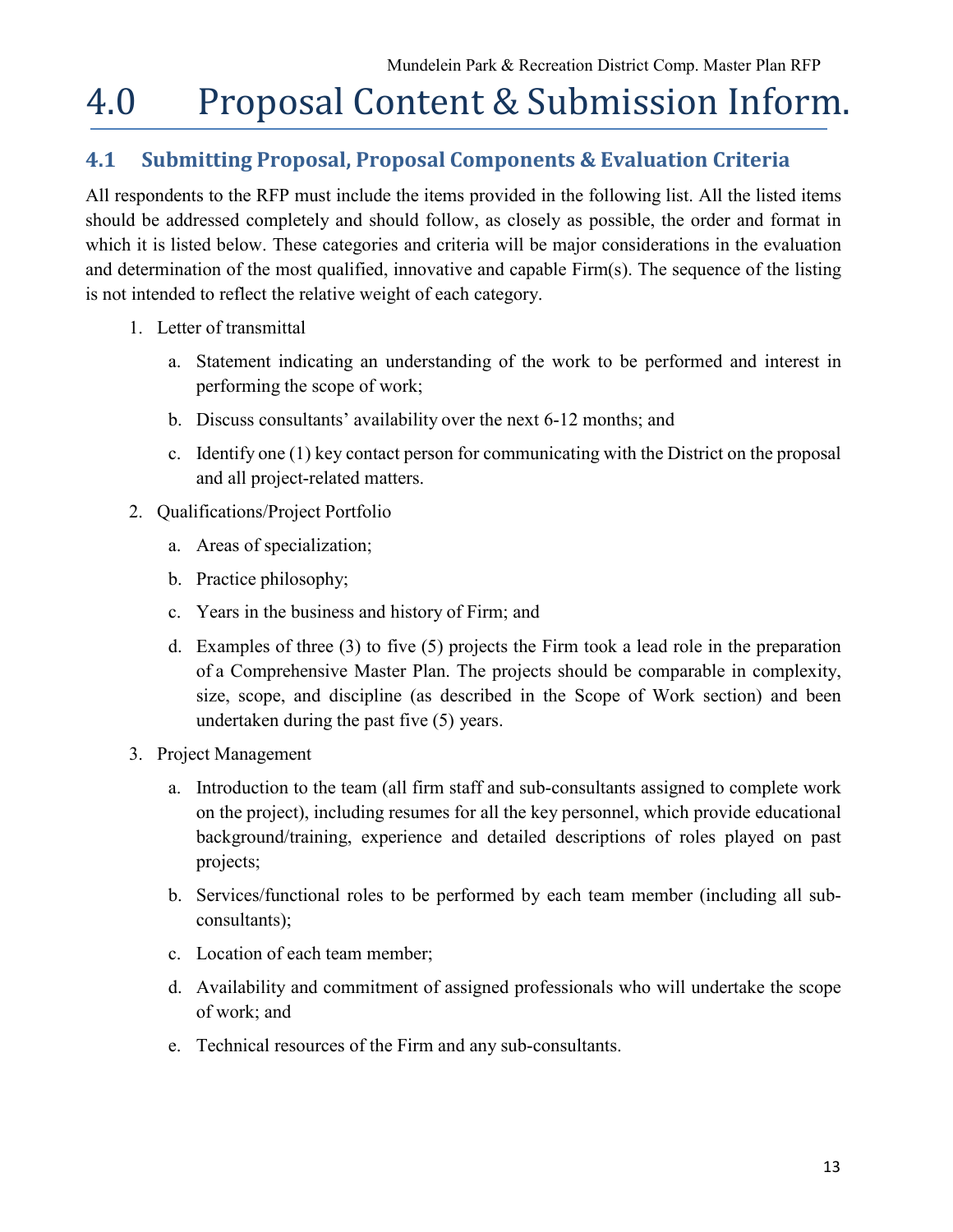- 4. Methodology and Process to Complete all Phase of Project
	- a. Describe the vision, strategic overview and approach to the project;
	- b. Express how the components above reflect your qualifications for this project;
	- c. Discuss what parameters you will engage to develop a project that will be creative, logical, and engaging;
	- d. Include detailed descriptions of the procedures and methods you propose to use to complete all tasks within the scope of work;
	- e. Discuss tasks, timelines and anticipated deliverables for each phase of the project;
	- f. Include the proposed process and methods to assure quality, cost, and schedule control; and
	- g. Explain in the proposal all supporting studies, models, and assumptions that will be developed or used as part of the study.
- 5. References
	- a. List at least three (3) to five (5) references we may contact (preferably from the projects provided in 2(d) of this section that have been undertaken during the past five (5) years) with client contact information (current email and telephone).
	- b. Indicate project names and the personnel assigned to this project (including all subconsultants) roles and involvement in each project.
- 6. Schedule
	- a. Provide a proposed detailed project work schedule with a start date on or about **January 5, 2022** (contingent upon negotiation of a final scope of work); all meetings that need to be scheduled should be built into the timeline (e.g., initial meetingwith staff to review project schedule, strategic direction review, presentations of the final report, etc.).
	- b. Include time frames for each major component of the scope of work and target dates for completing each phase of the project.
- 7. Fee Proposal one (1) copy in a sealed envelope (see also 4.2). **TOTAL (ALL) COSTS MUST BE SUBMITTED.**
	- a. Include a total "not to exceed" figure for the scope of work (based on the estimated level of effort to be spent on each task);
	- b. Include itemized schedule of all expenses by phase (reimbursable expenses listed separately), including a composite schedule of hours estimated for included tasks;
	- c. Provide hourly rates for all team members, sub-consultants and staff levels;
	- d. Describe the methodology for billing reimbursable expenses (such as travel, production of documents, purchase of data, etc.); and
	- e. Describe method for billing additional services beyond the initial scope of work (beyond approved not-to-exceed amount).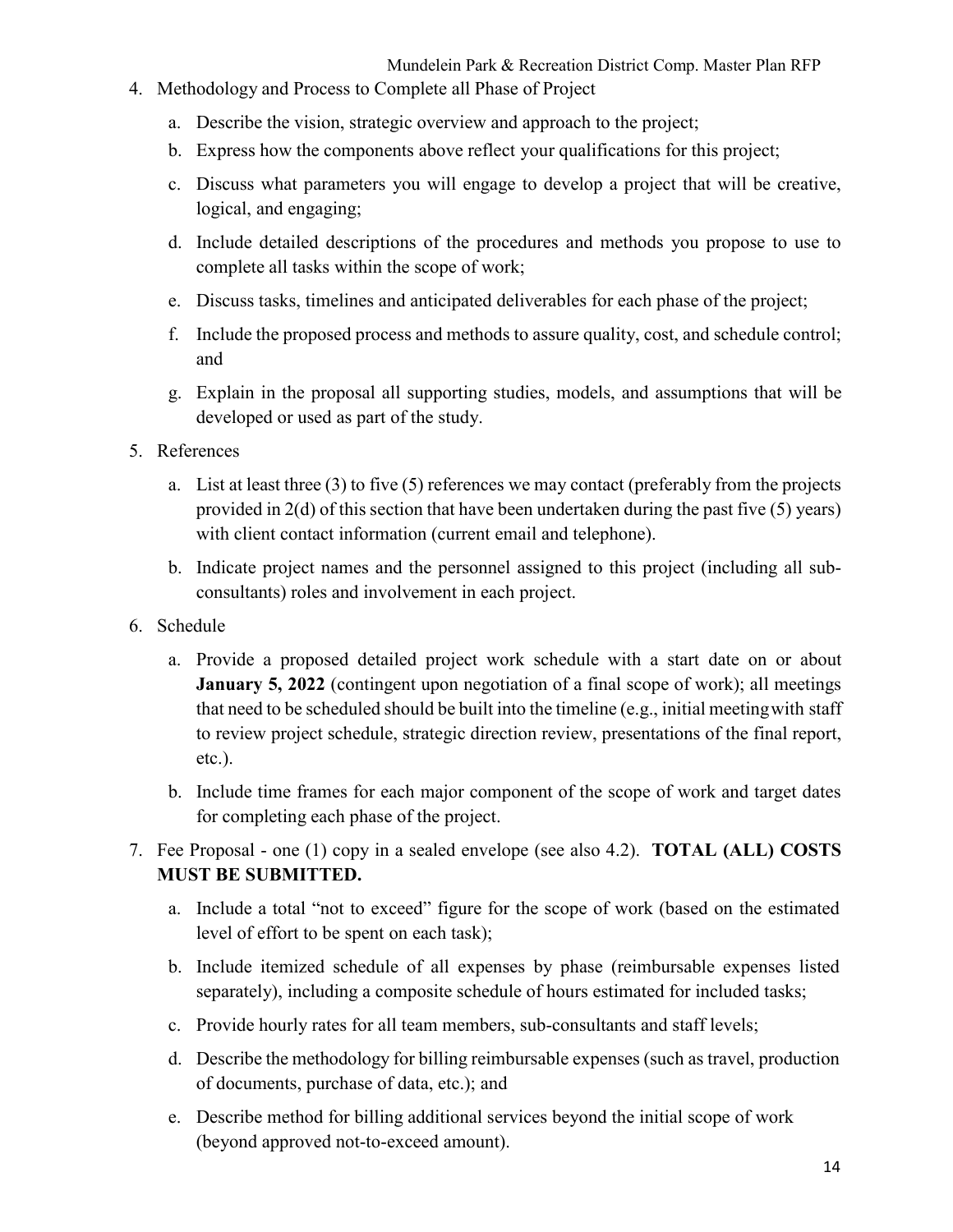#### Mundelein Park & Recreation District Comp. Master Plan RFP

#### **4.2 Assessment of Fees/Charges Proposal and RFP Response**

One (1) copy of the cost of fees/charges must be included in a separate, clearly marked, sealed envelopewith appropriate detail reflecting all costs. The firm is required to separate cost by the major sections with travel. So, the District requests total associated hours each task and break out by tasks and timeline.

Do not include any reference to fees in the body of your RFP response. Failure to comply with this provision will result in disqualification of your firm. The District reserves the right not to fund any portion of the firm's proposal.

RFP responses shall be sent to the RFP Coordinator by email or U.S. Mail (digital copy required, hard copy optional) prior to the submission deadline.

#### **4.3 Understanding & Approach of Scope of Work**

Proposal shall describe the approach to the scope of work described in the Scope of Work section of this RFP, including process and schedule. Firms are encouraged to make suggestions to amend the scope of work to achieve the project goals. This criterion will be evaluated based on the proposer's understanding of the project objectives and ability to demonstrate a process that efficiently and effectively achieves the desired outcomes. Reasoned creativity is encouraged. The Mundelein Park & Recreation District anticipates modifying, where appropriate, the objectives and/or scope of work listed in thisRFP based on the firm's experience and expertise in completing similar projects.

#### **4.4 Disclosure**

Proposal will disclose any professional or personal financial interest which could be a possible conflict of interest in contracting with the District. Consultant shall further disclose arrangements to derive additional compensation from various products or services, including financial. The firm must also list all current and unresolved litigations, arbitrations, or mediations of the firm in its proposal.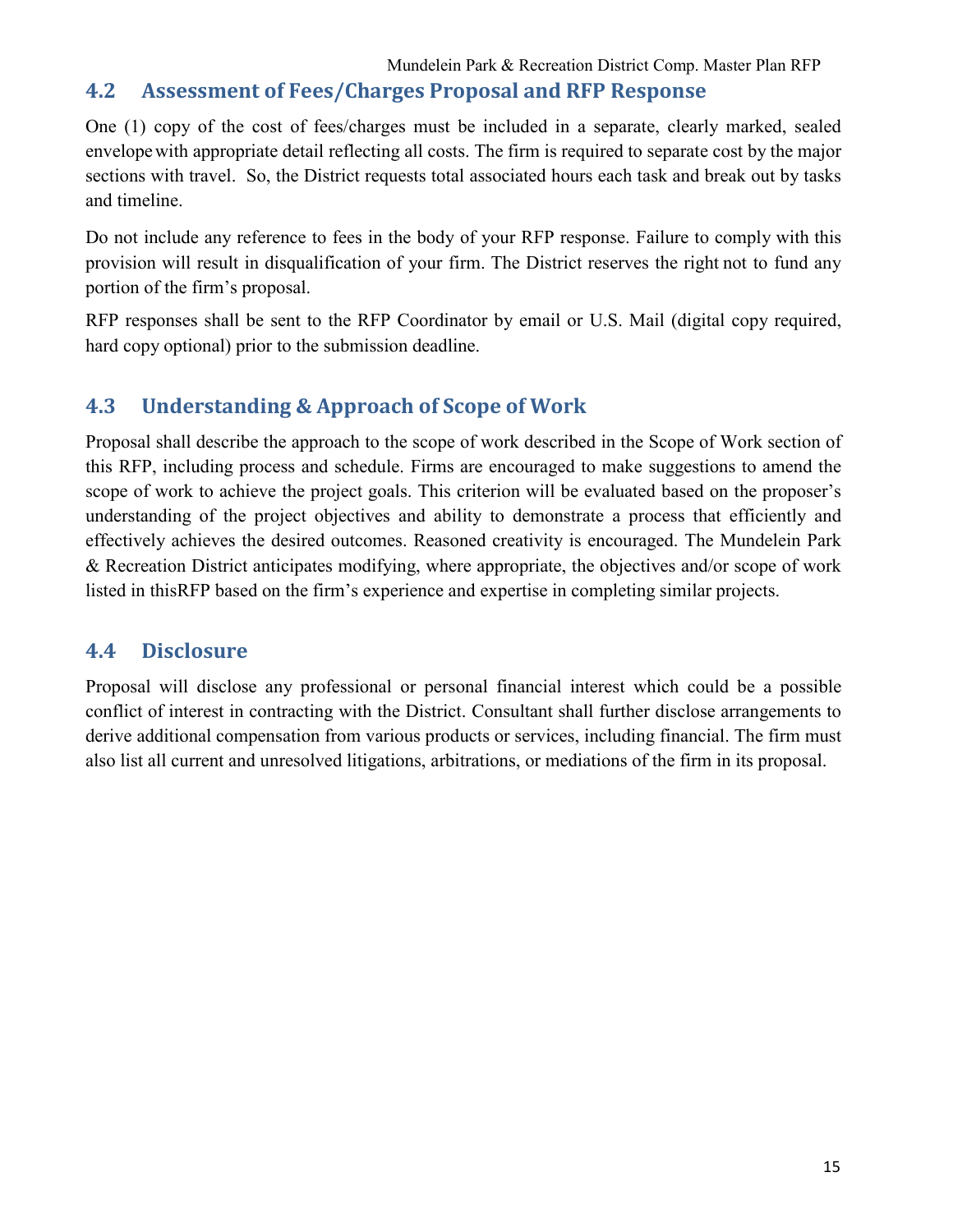# 5.0 Selection of Consultant

### **5.1 Selection Process**

The District will select a firm on the basis of its ability to respond to the RFP requirements, the qualifications and expertise of the team working on this project, past performance on similar projects, the time required to complete project, methodology, firm resources and the firm's willingness to negotiate and execute an acceptable written agreement.

After a thorough review by District staff of the proposals submitted by respondents to this RFP, a short list will be created of the firms that meet the requirements outlined in this RFP and those firms will be required to make a presentation on their qualifications and proposals to the staff. Based on these interviews, the staff will recommend to the Mundelein Park & Recreation District Board the firm that are the best fit for the Mundelein Park & Recreation District and this project.

All proposals will be afforded fair and equal treatment with respect to any opportunity for discussion and revision. Any such revision may be permitted after submission and prior to award for the purpose of obtaining the best and final offer at the discretion of the District. When conducting negotiations, the District will not disclose information from proposals submitted by competing firms.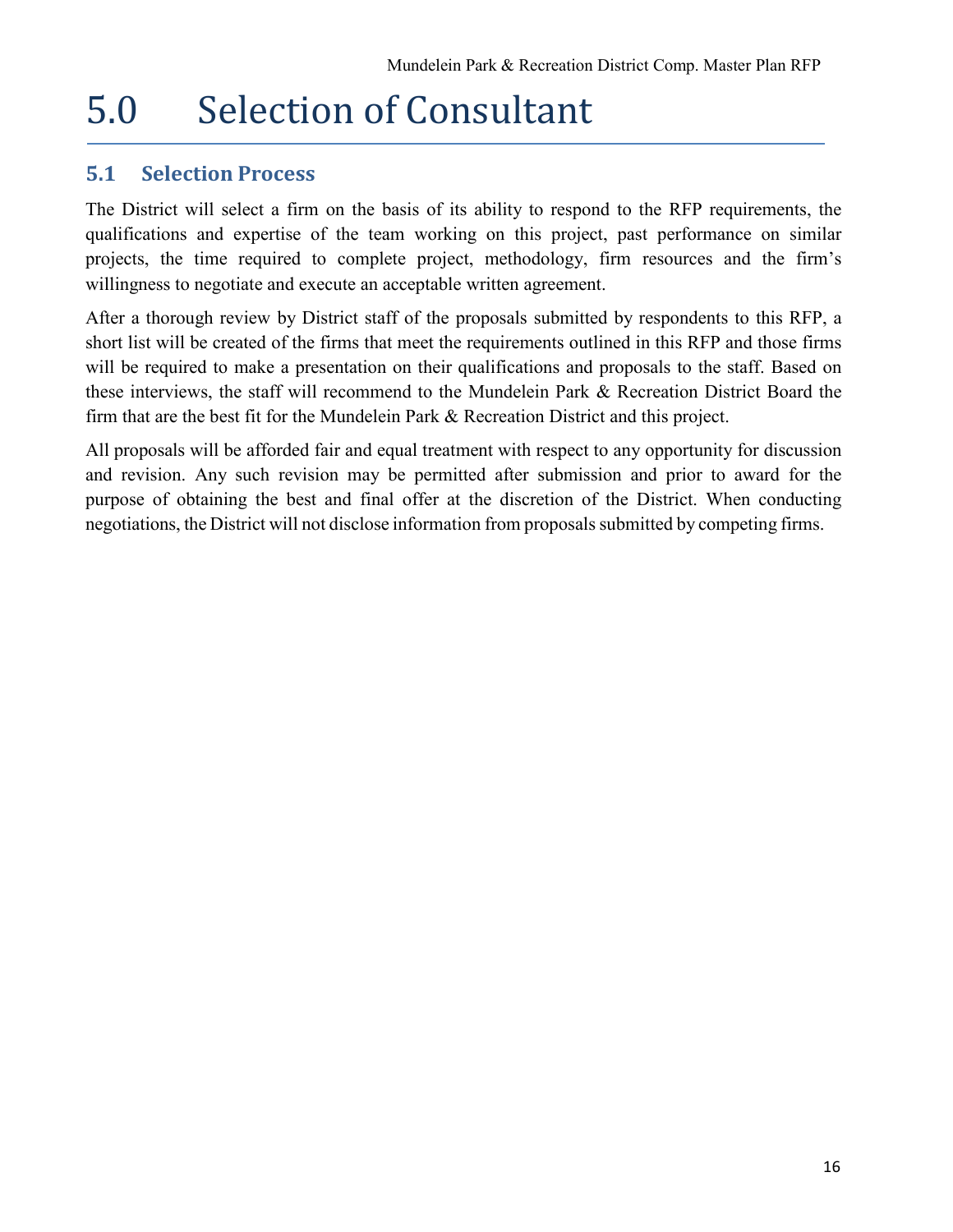# 6.0 Timeline of Selection Process & Project

The timeline for selecting a firm and anticipated project schedule is as follows:

| <b>Date</b>                  |
|------------------------------|
| <b>AUGUST 16, 2021</b>       |
| <b>AUGUST 27, 2021</b>       |
| <b>SEPTEMBER 2, 2021</b>     |
| <b>SEPTEMBER 16, 2021</b>    |
| <b>SEPTEMBER 27-30, 2021</b> |
| <b>DECEMBER 6, 2021</b>      |
| <b>DECEMBER 13, 2021</b>     |
| <b>JANUARY 5, 2022</b>       |
| <b>SUMMER/FALL 2022</b>      |
|                              |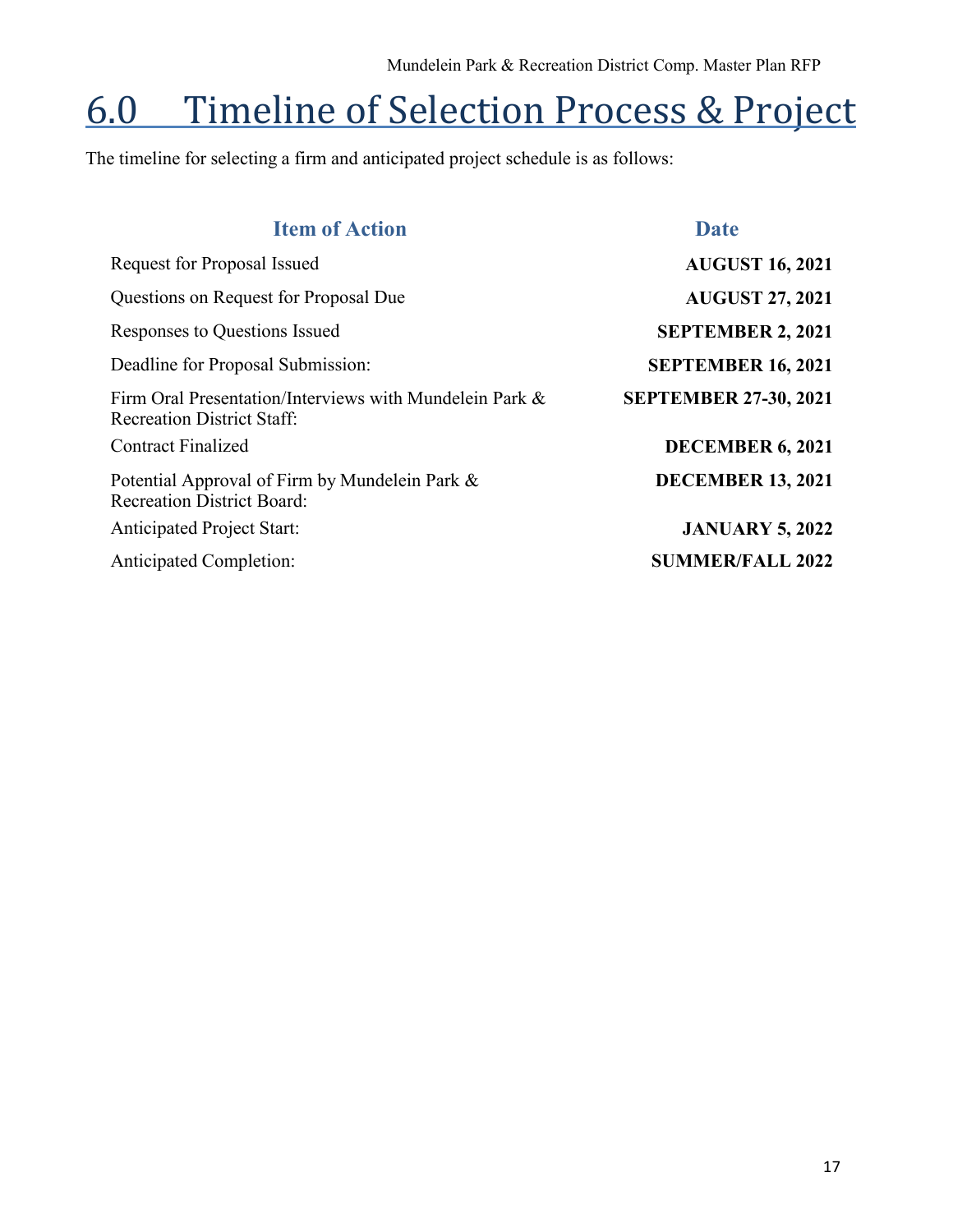# 7.0 Terms and Conditions

The selected proposing firm must follow the following general requirements to be hired by the District:

# **Reservation of Rights**

The District reserves the right to amend the RFP schedule or issue amendments to the RFP at any time. The Mundelein Park & Recreation District also reserves the right to cancel or reissue the RFP, to reject any or all proposals, to waive any irregularities or informalities in the selection process, and to accept or reject any item or combination of items. The District reserves the right to request clarification of information from any proposer or to request supplemental material deemed necessary to assist in the evaluation of the proposal. The District reserves the right to reject and/or accept any agreement deemed by the District to be in its best interest. This RFP does not obligate the District to accept or contract for any expressed or implied services. The District reserves the right to award the services, as described in the section titles "Scope of Services," in total or in part, to any combination of proposers.

# **Contract**

In the event that the proposer to whom any services are awarded does not execute a contract within thirty (100) calendar days after District Board approval, the District may give notice to such proposer of intent to award the contract to the next most qualified proposer or to call for new proposals and may proceed to act accordingly. The executed contract may be terminated by the Mundelein Park & Recreation District in the eventthe successful bidder:

- $\triangleright$  Fails to meet delivery schedules;
- $\triangleright$  Fails to perform in accordance with this contract; and/or
- $\triangleright$  Becomes insolvent and/or files for protection under the bankruptcy laws.

The vendor shall be entitled to just and equitable compensation for any satisfactory work completed through the termination date. Under no circumstances will any damages be paid as a result of the termination of this contract. If the District exercises the right to terminate the contract early, the vendor may be prohibited from submitting future proposals to the Mundelein Park & Recreation District for a specified period.

This document and the response shall serve as or be referenced in the final agreement between the District and Firm. Should a conflict arise between the RFP submission and the formal agreement, the RFP submission shall take precedence.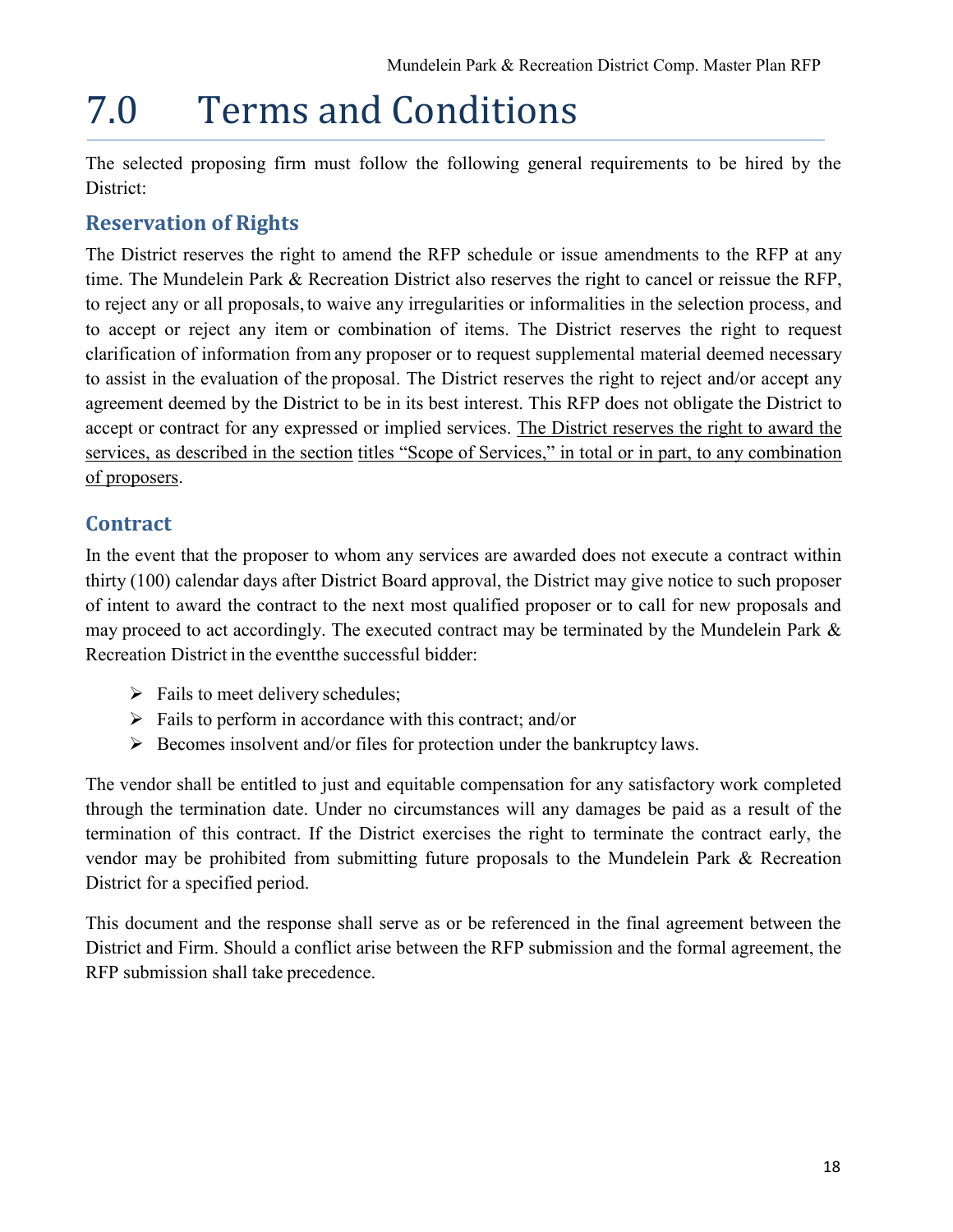### **Costs of Response**

The District will not reimburse any proposer for any of the costs involved in the preparation and submission of responses to this RFP or in the preparation for and attendance at subsequent interviews.

### **Proposer Responsibilities**

Proposers shall thoroughly examine and be familiar with these specifications. The failure or omission of any proposer to receive or examine this document shall in no way relieve any proposerof obligations with respect to this proposal or the subsequent contract.

#### **Insurance**

Proposers shall submit proof of Professional Liability Insurance coverage in a minimum amount of \$1,000,000 and shall name the Owner as an additional insured on its commercial liability insurance policies, and further provide proof of Worker's Compensation Insurance sufficient to meet statutory requirements. The awarded firm will be required to annually submit proof of insurance coverage of at least \$1,000,000.